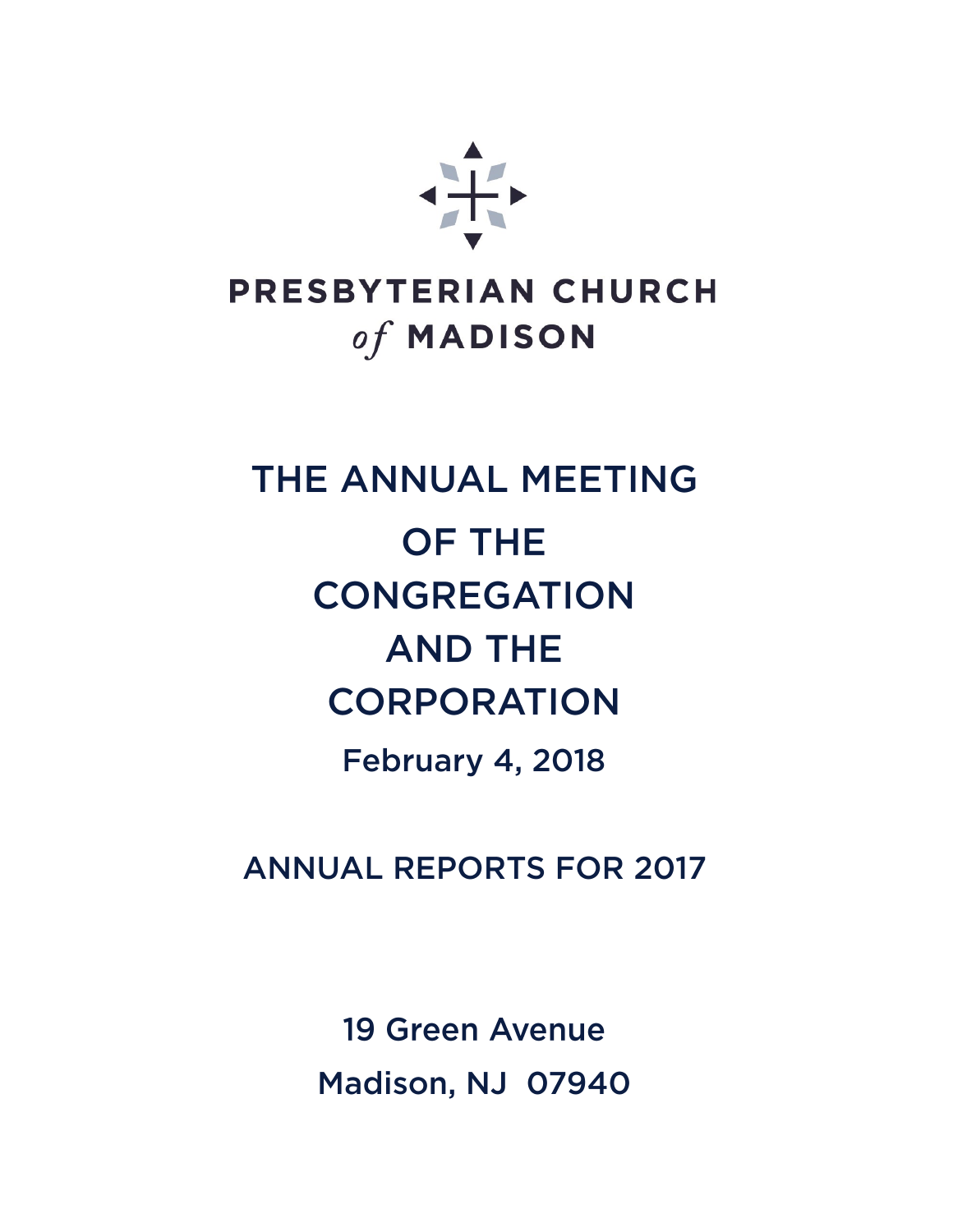### **TABLE OF CONTENTS**

| The Docket                                 | Page 1            |
|--------------------------------------------|-------------------|
| The 2017 Annual Reports of:                |                   |
| <b>Clerk of Session</b>                    | Page 2            |
| Nominating Committee                       | Page 3            |
| Report of the Pastor                       | Page 4            |
| Community Outreach and Congregational Life | Page 6            |
| Stewardship Committee                      | Page 7            |
| <b>Finance Committee</b>                   | Page 8            |
| <b>Audit Committee</b>                     | Page 9            |
| <b>Worship &amp; Music Committee</b>       | Page 9            |
| <b>Family Ministries</b>                   | Page 11           |
| <b>Mission Team</b>                        | Page 11           |
| Deacons                                    | Page 13           |
| <b>Properties Committee</b>                | Page 14           |
| 2017 Budget Narrative                      | <b>Back Cover</b> |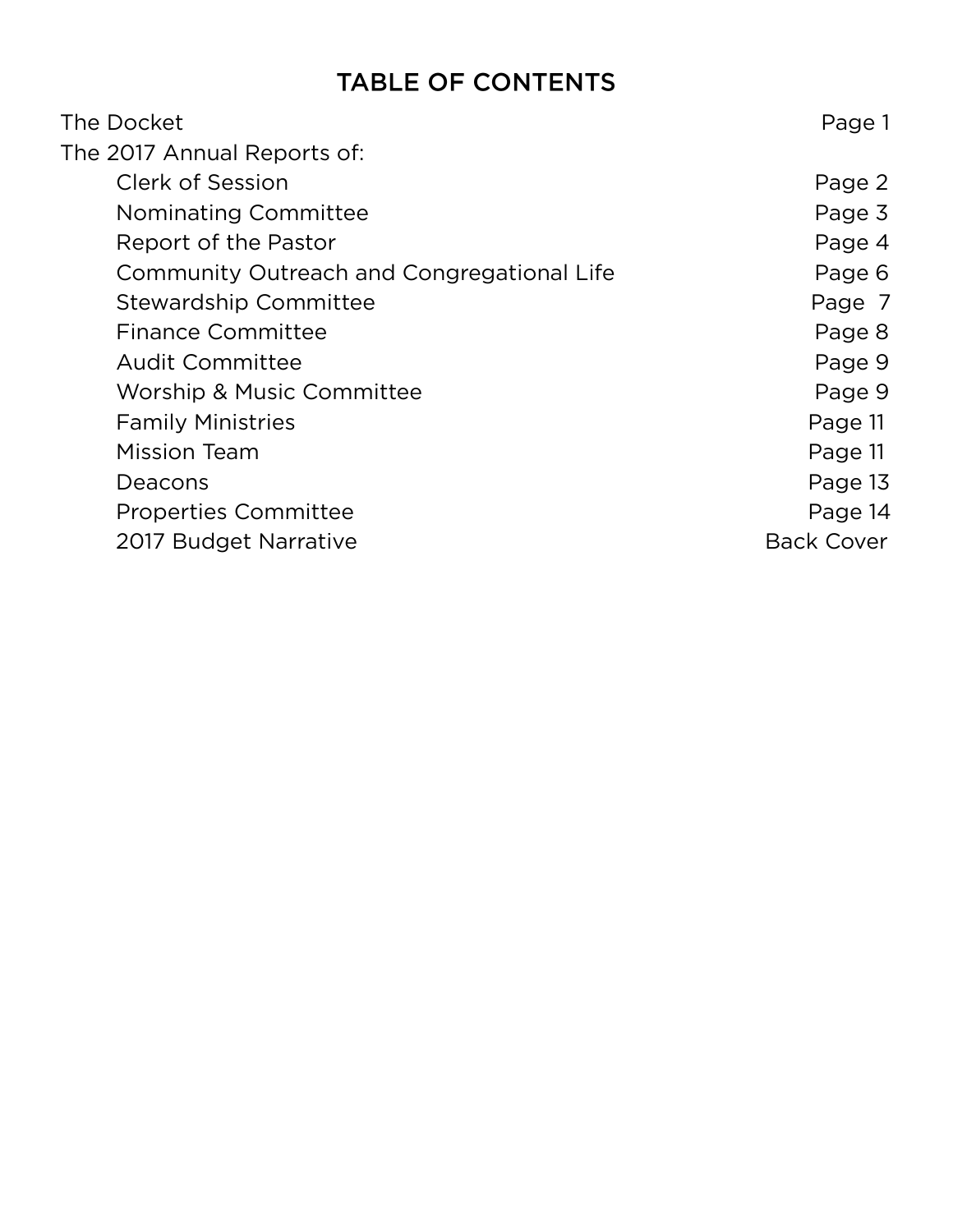#### THE DOCKET

| !!」∟ レヘヘハ∟!                                                                                                                                                                                                                                                                                                                                                  |                    |
|--------------------------------------------------------------------------------------------------------------------------------------------------------------------------------------------------------------------------------------------------------------------------------------------------------------------------------------------------------------|--------------------|
| <b>OPENING PRAYER</b>                                                                                                                                                                                                                                                                                                                                        | Rev. Scott Foster  |
| <b>CONGREGATIONAL MEETING</b><br>Recognition of a Quorum<br>Call of the Meeting                                                                                                                                                                                                                                                                              | Rev. Scott Foster  |
| REPORT OF THE CLERK<br>Report and Memorial Roll Call                                                                                                                                                                                                                                                                                                         | Giorgios L. Vlamis |
| <b>ADOPTION OF BY-LAWS</b><br>Approval of revised By-Laws                                                                                                                                                                                                                                                                                                    | Rev. Scott Foster  |
| REPORT OF THE NOMINATING COMMITTEE<br><b>Election of Elders</b>                                                                                                                                                                                                                                                                                              |                    |
| REPORT OF THE PASTOR                                                                                                                                                                                                                                                                                                                                         | Rev. Scott Foster  |
| <b>SESSION COMMITTEE AND DEACONS REPORTS:</b><br>Community Outreach & Congregational Life<br>Personnel<br>Approval of Pastor's Terms of Call<br><b>Stewardship Committee</b><br><b>Finance Committee</b><br><b>Audit Committee</b><br>Worship & Music Committee<br><b>Family Ministries</b><br><b>Mission Team</b><br>Deacons<br><b>Properties Committee</b> |                    |

ADJOURN WITH PRAYER ADJOURN WITH PRAYER REV. THE SAME REV. THE SAME REV. SCOTT FOR SAME REV. SAME REV. SAME REV.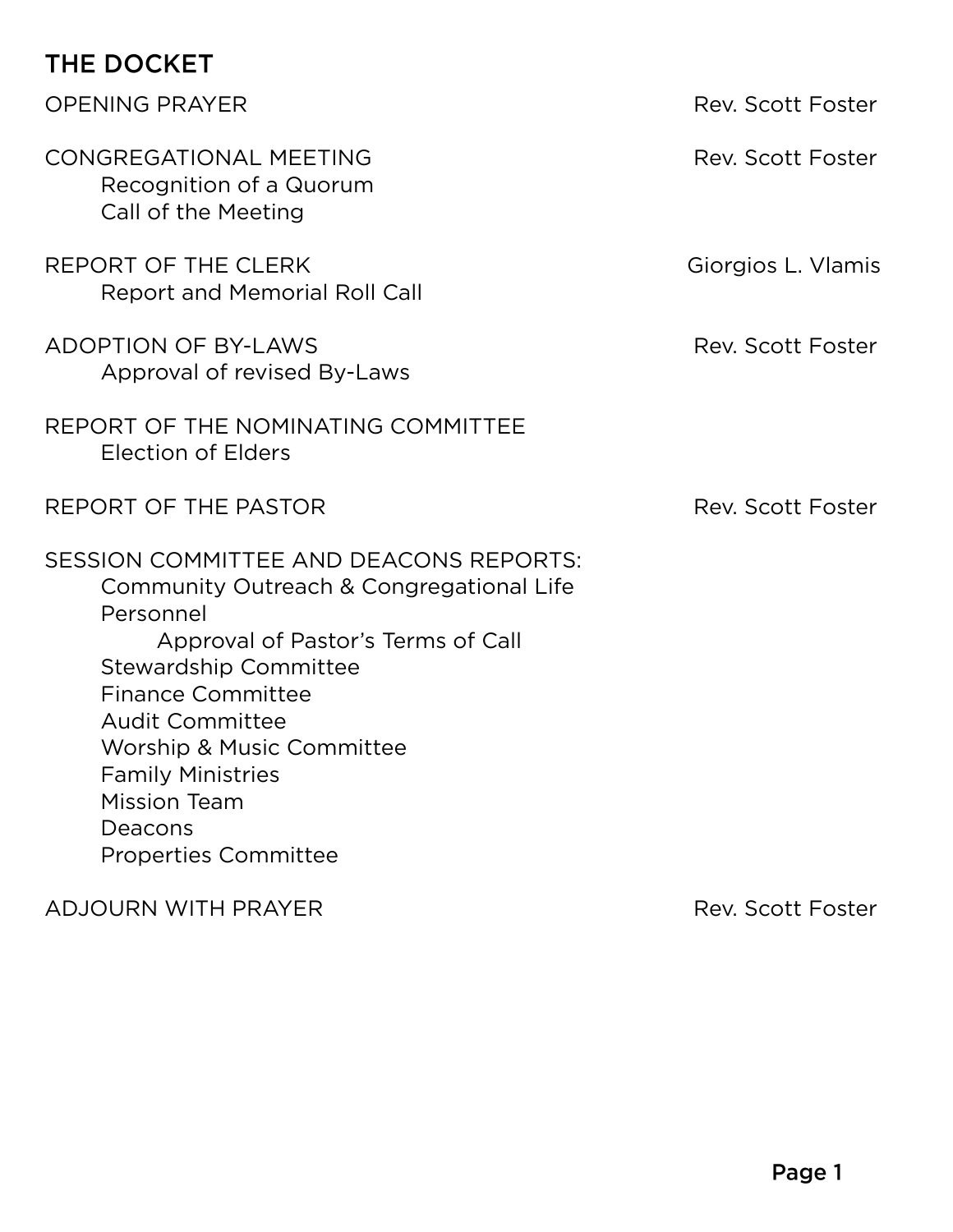#### **Report of the Clerk**

A draft copy of the annual meeting minutes will be made available in the Church Parish House and any requests for additions, corrections or amendments to the draft minutes should be given to the Clerk before the next meeting of Session. ing of Session.

Changes in membership during the calendar year 2017 are as follows: Changes in membership during the calendar year 2017 are as follows:

| Active Members, December 31, 2016                                                                      | 191      |       |
|--------------------------------------------------------------------------------------------------------|----------|-------|
| Members Received by Confession/Reaffirmation<br>Members Received by Transfer<br><b>Total Additions</b> | 18<br>15 | $+33$ |
| Removals from Roll/Transfers<br><b>Deaths</b><br><b>Total Losses</b>                                   | 2<br>6   | -8    |
| Active Members, December 31, 2017                                                                      |          | 216   |

Memorial Roll Call: The passing of six church members was reported in 2017:<br>Mary Lou Wilt (1/30/17), George Chiu (2/1/17), Lenore Libbey (2/10/17), Elder Rex Reed (5/4/17), Phyllis MacDougall (7/15/17), and Elder Scott Fleming  $(9/29/17)$ , Phyllis MacDougall (7,15/17), and Elder Scott Fleming  $\left(1, 2, 3, 7\right)$ 

Thank you for the opportunity to serve as Clerk of Session for the last six years and special thanks to Church Administrator Cathy Baillie for her invaluable assistance with all aspects of maintaining the church records throughout ble assistance with all aspects of maintaining the church records throughout the year.

Respectfully submitted,

Giorgios L. Vlamis<br>Clerk of Session/Secretary to the Board of Trustees Clerk of Session/Secretary to the Board of Trustees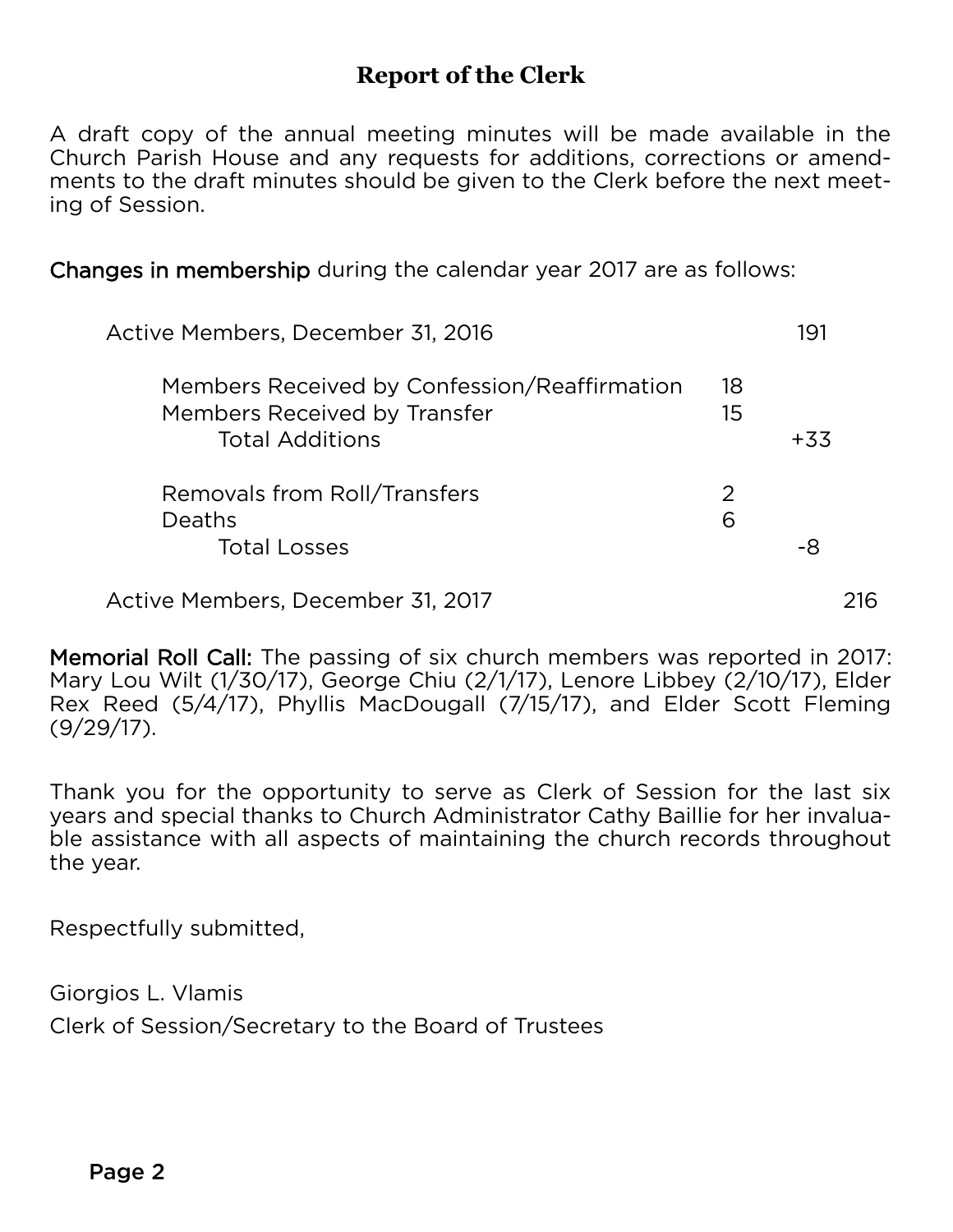#### **Report of the Nominating Committee**

The Nominating Committee is responsible for reviewing the needs of the feel have the suitable gifts to serve as Elder or Deacon. As PCM continues to transform lives, families strengthened, and our community renewed through our intentional relationship with Jesus Christ, we're committed to including the best leadership of the congregation to Session and reviewing the needs of the congregation as it relates to work of the Deacons. of the congregation as it relates to work of the Deacons.

The committee also nominates the treasurer and the auditors. The Nomination Committee, in 2018, will continue to identify the best Session leadership and determine the best role of the Deacons to support the work of God at and determine the best role of the Deacons to support the work of God at PCM.

<u>2018 Treasurer</u><br>Louise Kacerek Louise Kacerek

Elders Class of 2020<br>Suzanne Flynn Becky Moody Sara Burnett Sara Burnett

With a deep heartfelt thanks for their service and on behalf of the Nominat-<br>ing Committee and our Congregation I would like to recognize those rotating off from Session: Monika Stebbins Janet Foster Yorgi Vlamis Yorgi Vlamis

We welcome the new and renewing Elders for their commitment. We welcome the new and renewing Elders for their commitment.

Respectfully Submitted,<br>Brian Peterson, Chair Brian Peterson, Chair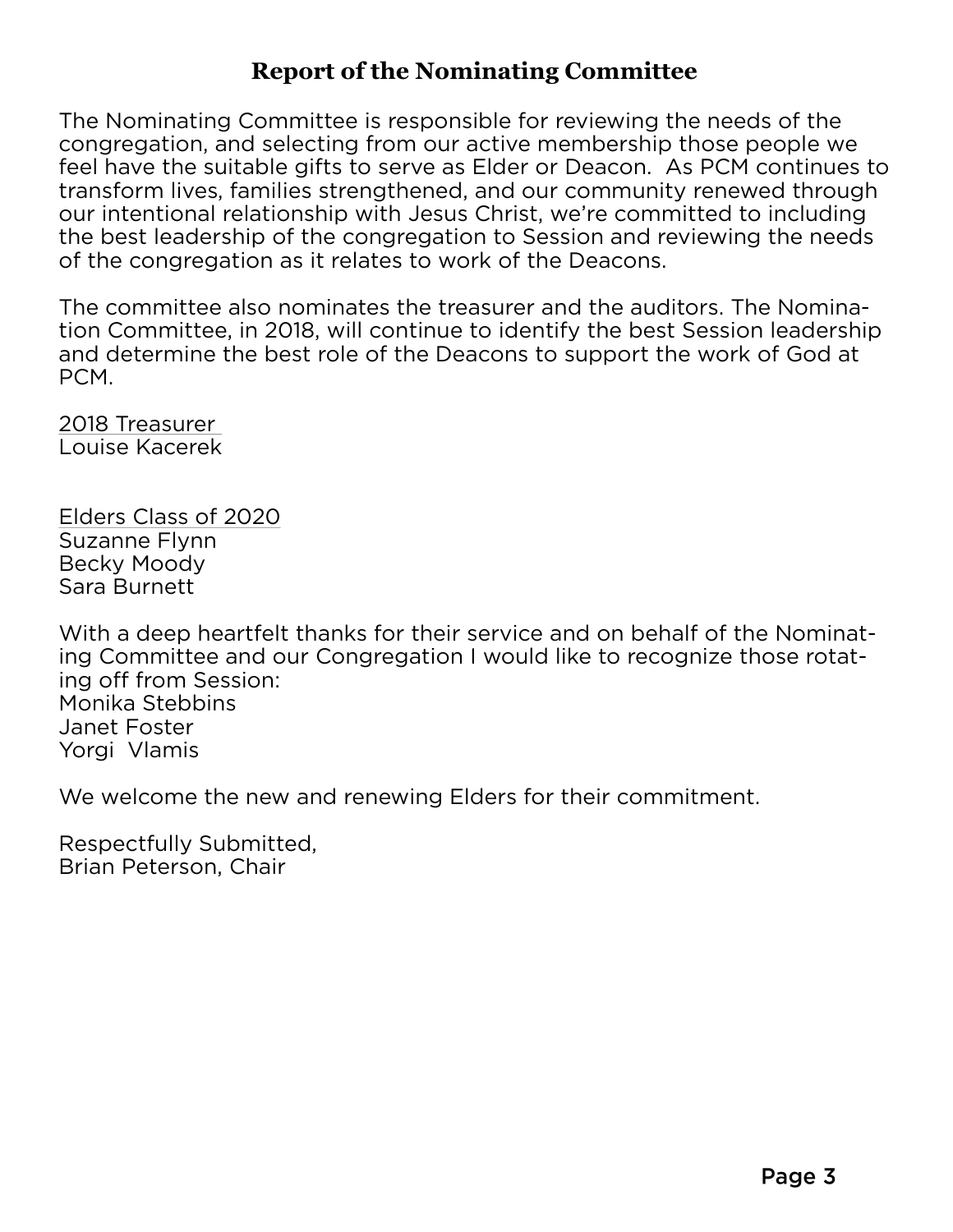#### **Report of the Pastor**

Super Bowl Sunday is a big day for me. Never mind the game! I was or-<br>dained on Super Bowl Sunday. My first phone call with the search team of PCM was on Super Bowl Weekend—and here we are, 2 years later!

So, how's it going?

We got a lot "firsts" out of the way and by now, a good number of "seconds" too!

Looking back at the last 12 months I'm probably most thrilled about our place in the Madison Community. Before I met PCM, Rev. Tex Culton described our church as "the most secular church" he's ever seen. He's right, and that's probably our greatest strength.

As I've gotten to know you and Madison-the community, and as I have gotten immersed in leading our church one thing is abundantly clear. We are learning and figuring out how to be church for 2018 and beyond in a place. like Madison. We are actually living into the Gospel and the turmoil of the most secular age in history.

most secular age in history. We are a church that is a *part of*, not *apart from* the community.<br>We hast sixte we we focate 12 the weever as litied we were

We host civic groups, Scouts, 12-step groups, political groups, and Be-<br>loved Community secular dialogs on race and religion. We are becoming a hub of Madison, not just a landmark. We have a community of Ahmadiyya Muslims hosting Friday prayers in our church every Friday afternoon! We are living into Madison.

That's what "community renewed" looks like!

Beyond that, output from our Rally Day Visioning in September is encapsulated in the hand prints in our sanctuary. Those hand prints send a message to our kids that they're important. They belong here. This is their church as much as anyone's. They're creating it and helping us build it  $-a$ church with a long-term vision.

18 of our students officially joined the church this year completing Confirmation or a new member's class. 16 kids went on retreat at Johnsonburg on the last weekend of January. We've revitalized our Sunday School spaces. because we're exploding with kids. We counted like 70 kids today and more coming. I mean, if we're not working on spiritual formation for our kids, what are we doing?

That's what "lives transformed" looks like!

Adding Patrick Allred to our staff as Director of Family Ministries has brought so much to the mix of what makes PCM a church for the future! His spirit and the energy that he brings to the church goes right at the heart of our vision. Welcome Patrick, Hannah Faye, and Henry! our vision. Welcome Patrick, Hannah Faye, and Henry!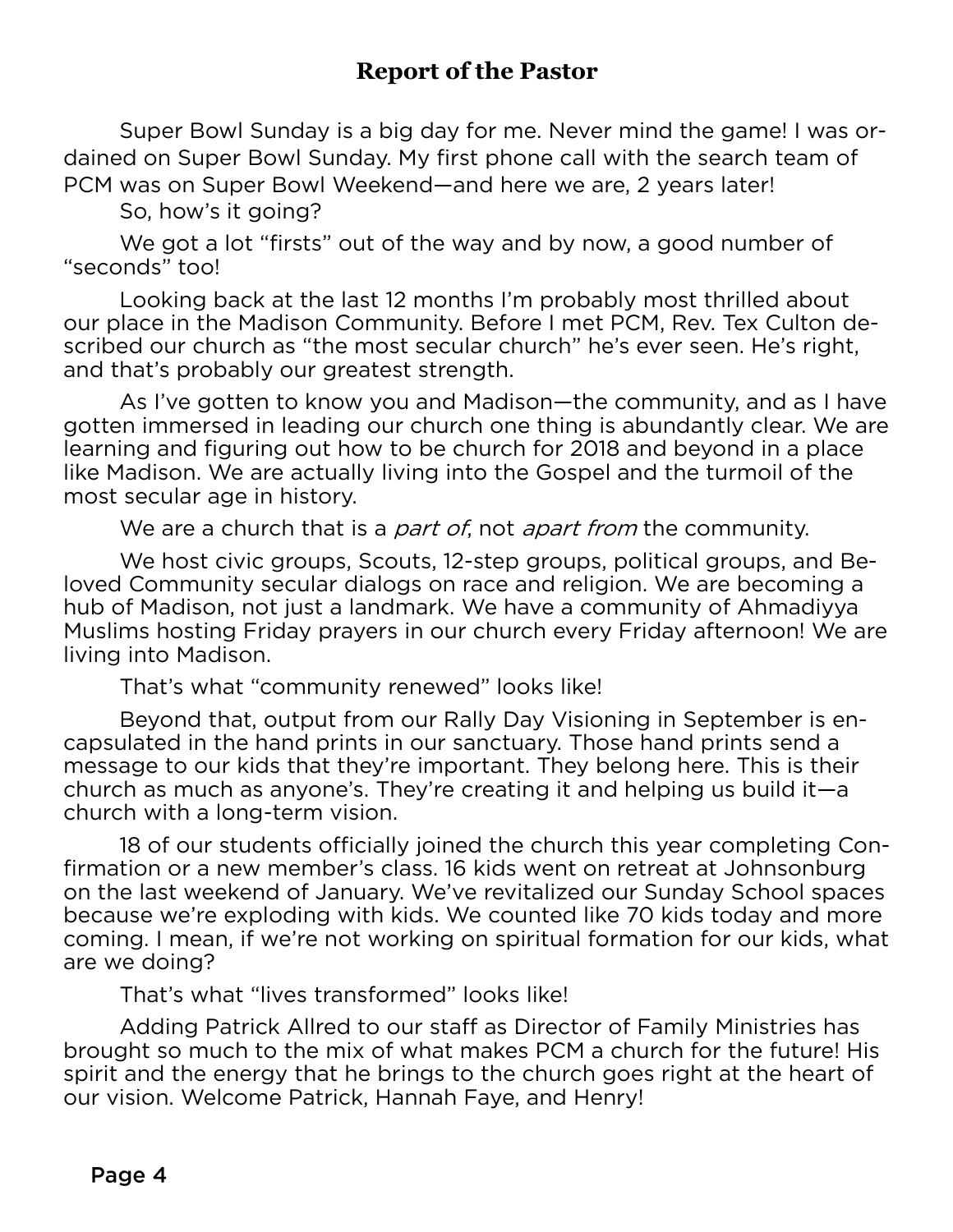New family council meetings and surveys along with our Rally Day visioning have given us a roadmap. We hosted many successful family events this last year from March Madness to May Day, Pizza on the Porch, Bottle Hill Day and Christmas Caroling. And we supported your family mission projects like St. Baldrick's and End Hunger 3.6 putting the weight of the church into family community projects. What's your passion? Let's get behind it!

That's what "families strengthened" looks like!

If we keep kids and families at the top of the priority list, living into the community promotes life change, and we are living into our vision:

#### To see lives transformed, families strengthened, and our community renewed through intentional relationship with Jesus Christ. newed through intentional relationship with Jesus Christ.

We believe that this is what following Jesus looks like!

We try to stay on point. Everything we do feeds into the flow of that vision. Everything. If it doesn't, we just don't do it. We've been entrusted with so many blessings and it's on us to live into that vision for our next 270 years!

Financially, we're paying attention. Our one and only fundraising goal this year was 100% Participation. We're sitting at 85% right now, the highest participation in years! I'm not ready to call it over yet, in fact.

Stewardship and development for our church is a 24/7 thing. Most everyone realizes by now that 100% of our funding comes from you and me. We are steadily weaning ourselves from the endowment drawdown we've been relying on for years.

That's all of us-everybody-so, thank you!

Every. Body. Welcome.

That's what church looks like for the crazy life of Madison. New Jersey.

PCM changes our little corner of the world.

PCM is part of the community, not apart from it.

PCM is a Spirit platform that changes lives.

PCM is you.

Come Lord Jesus, come! Come Lord Jesus, come!

Grace and peace,<br>Scott

Scott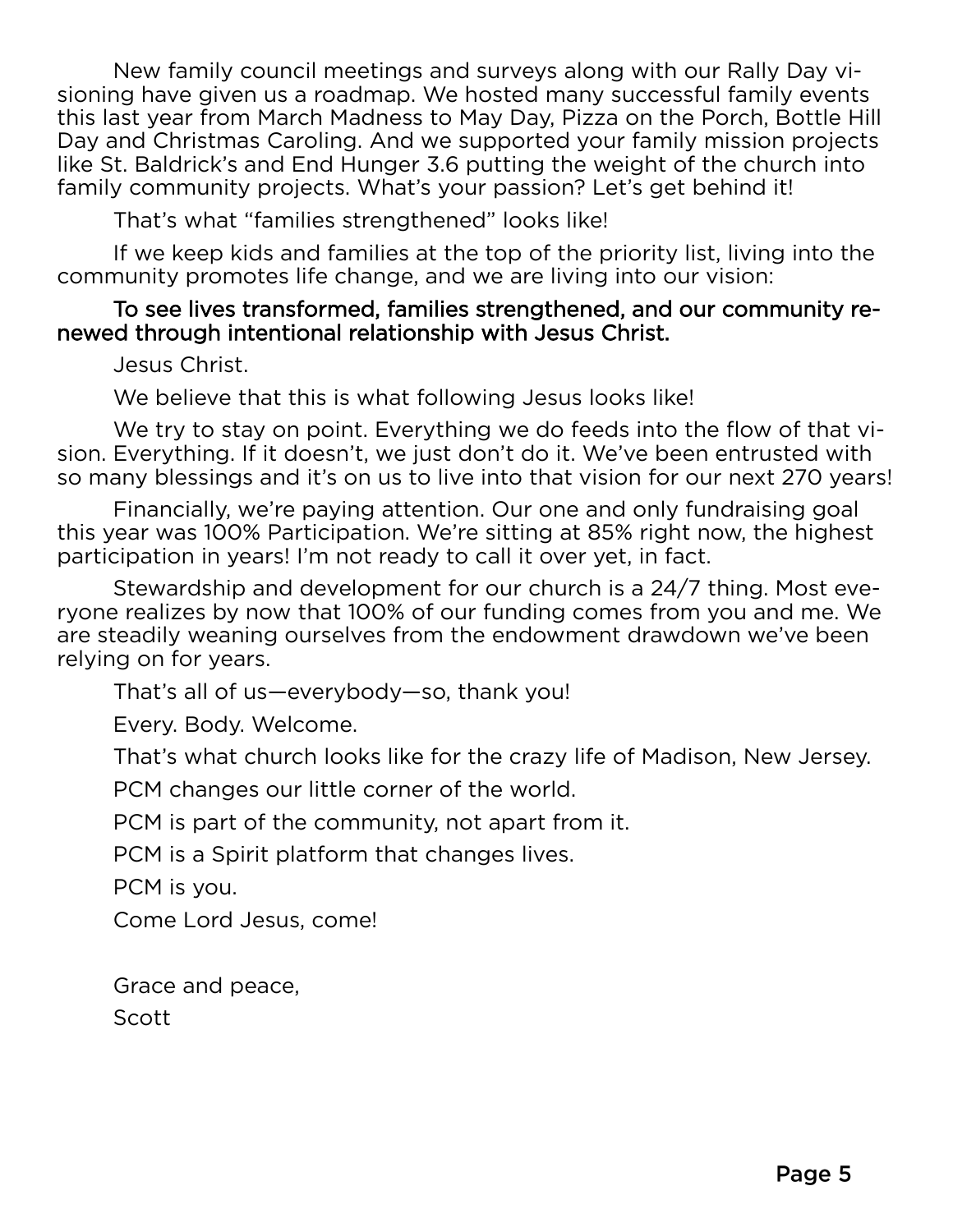#### **Report of Community Outreach and Congregational Life**

The Community Outreach and Congregational Life Committee mission is to ment for members, visitors and our neighbors through fellowship opportunities and membership growth. In 2017 the committee:

- ties and membership growth. In 2017 the committee: • Coordinated and hosted weekly fellowship snacks following the Sun
	- day morning services. • St. Baldrick's event hosted by the Selquist family was supported by many members of PCM.
	- Organized and scheduled Greeters for every Sunday morning worship experience. Additionally, all Greeter guidelines were updated to aid individuals with their Greeter responsibilities.
	- individuals with their Greeter responsibilities. • Hosted many successful community outreach events:
		- Bottle Hill Day: This is a banner event for PCM to engage the community and the volunteers successfully held a fun event for all to enjoy. This committee along with Christian Education provided petting zoo, pony rides and connected with community in downtown Madison.
		- Rally Day: hosted lunch with Christian Education committee, provided congregation with opportunities to engage with the church and one another. In September 2017, we organized all church attendees into small groups to explore and vision the future PCM. Numerous observations and ideas were generated and implemented.
		- Easter Sunday fellowship reception to welcome all to this special service. Our annual Egg Hunt for young children was hosted by Christian Education.
		- Christian Education. • June Church Picnic: coordinated with Christian Education, cook-
		- out, activities for the children and fun. • Reception to welcome Patrick, Hannah and Henry Allred.
		- Several book groups were conducted during the year with the goal to build our faith and build relationships. goal to build our faith and build relationships.

Respectfully submitted,<br>Suzanne Flynn Suzanne Flynn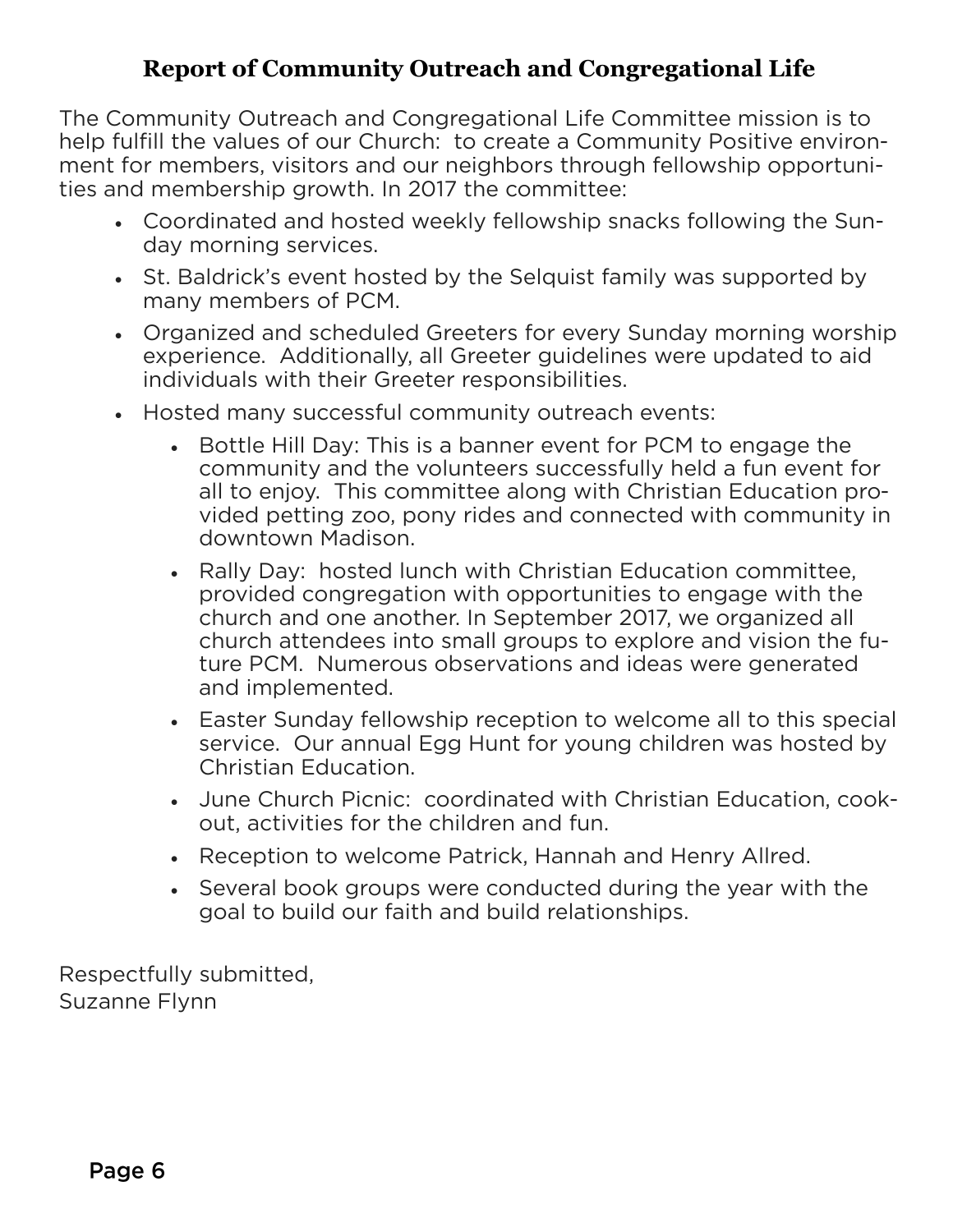#### **Report of the Stewardship Committee**

The 2018 Stewardship Campaign was very successful resulting in marked imtal pledges of \$351,846 from 64 giving units. This represents a 19% increase in dollars pledged from 2017. This is also the highest level of pledged giving in recent history. Total giving units increased by 18.5% resulting in an 87.5% participation rate. Of the total number of giving units, 13 were new this year. Our matching donor has pledged \$100 for each new unit for a total additional donation of \$1300. ditional donation of \$1300.

We also saw meaningful improvement in the concentration of pledge dollars from large giving units. In 2018, 6 families giving over \$20,000 per year represent 53.5% of the total dollars pledged down from 57.6% in 2017. Similarly, in 2018, 10 families giving over \$10,000 per year represent 67.3% of total dollars pledged down from 74.6% in 2017. lars pledged down from 74.6% in 2017.

| <b>Contribution Level</b> | <b>Number of Pledges</b> | <b>Amount per Contribu-</b><br>tion Level | Percentage (%) of Total<br><b>Pledge Income</b> |  |  |
|---------------------------|--------------------------|-------------------------------------------|-------------------------------------------------|--|--|
| <b>Under \$1,000</b>      | 15                       | \$7,220                                   | 2.0                                             |  |  |
| \$1,000 to \$1,999        | 15                       | \$18,300                                  | 5.2                                             |  |  |
| \$2,000 to \$2,999        | 10                       | \$23,200                                  | 6.6                                             |  |  |
| \$3,000 to \$3,999        | 6                        | \$19,520                                  | 5.5                                             |  |  |
| \$4,000 to \$4,999        |                          | \$4,500                                   | 1.3                                             |  |  |
| \$5,000 to \$9,999        |                          | \$42,600                                  | 12.1                                            |  |  |
| \$10,000 to \$19,999      | $\overline{4}$           | \$48,400                                  | 13.8                                            |  |  |
| Over \$20,000             | 6                        | \$188,106                                 | 53.5                                            |  |  |
| <b>Total</b>              | 64                       | \$351,846                                 |                                                 |  |  |

Respectfully submitted,

Barbara Schuszler Finance Chair Finance Chair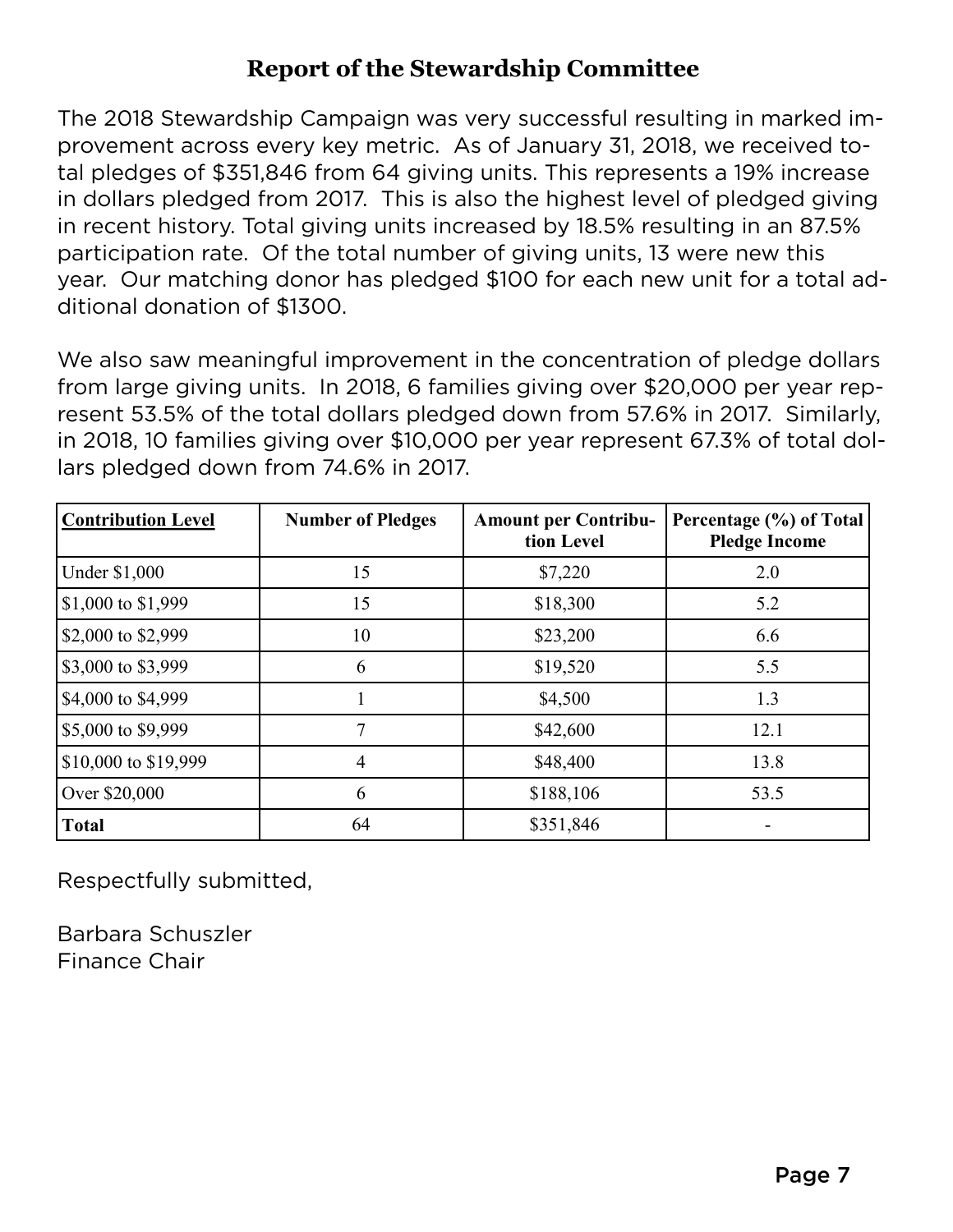#### **Report of the Finance Committee**

The endowment and operation checking accounts ended 2017 on an up-tick. ance of \$17,579 on December 31, 2016. The church's endowment fund's balance was \$2.445 million, up approximately 50% from 2016 year-end. Merrill Lynch manages our endowment investments using independent investment managers subject to our investment guidelines.

In 2017, the draw down from the church's endowment fund was \$320.000. Income without endowment transfers was \$576.319 which was \$31.519 greater than the budgeted \$544,800. Contributing to the greater than budgeted income was accelerated year-end giving in reaction to the 2018 changes in the tax law. Expenses of  $$826,915$  were  $$79,550$  over the budgeted  $$747,365$ . Capital expenditures accounted for \$65,842 of the expense over run. Included in 2017 capital expenditures were needed electrical upgrades, roof and sidewalk repairs, failing rear sanctuary door replacement and outstanding 2016 Renew project items. 2016 Renew project items.

Members pledged \$258,000 over a three-year period to the Renew Capital new expenses of \$212,755 for these two years. It is anticipated that the remaining \$59,698 Renew pledge donations will be received in 2018.

Beverly Sebold, a long-time member of PCM bequeathed a total of  $$1,600,000$  to PCM of which  $$800,000$  was received in 2016 and the remaining \$800,000 in 2017. Also, in 2017, a \$55,869 bequest was received from long-time member Ron Poetter plus an anonymous gift of \$76,000 gift for the upgrading of the Fellowship Hall kitchen. The infusion of these funds the upgrading upgrading come at a protection in the ship tensts come at a time when the church is at a pivotal point in its history and transforming for future generations. PCM will continue to work towards lessening it dependency and towards a 2.5% draw down of the corpus. Approximately 8% of the endowment is restricted and exempt from operations.

The Cemetery Capital Fund year-end 2017 balance was \$431,209 up \$38,695 from \$392,514 year-end 2016. Income totaled \$23,217 versus the budgeted \$27,760. In 2017 there was no income from niche sales.

\$27,760. In 2017 there was no income from niche sales. A year-end to year-end to your comparison of the major church asset accounts (in  $\sim$  $\frac{d}{dt}$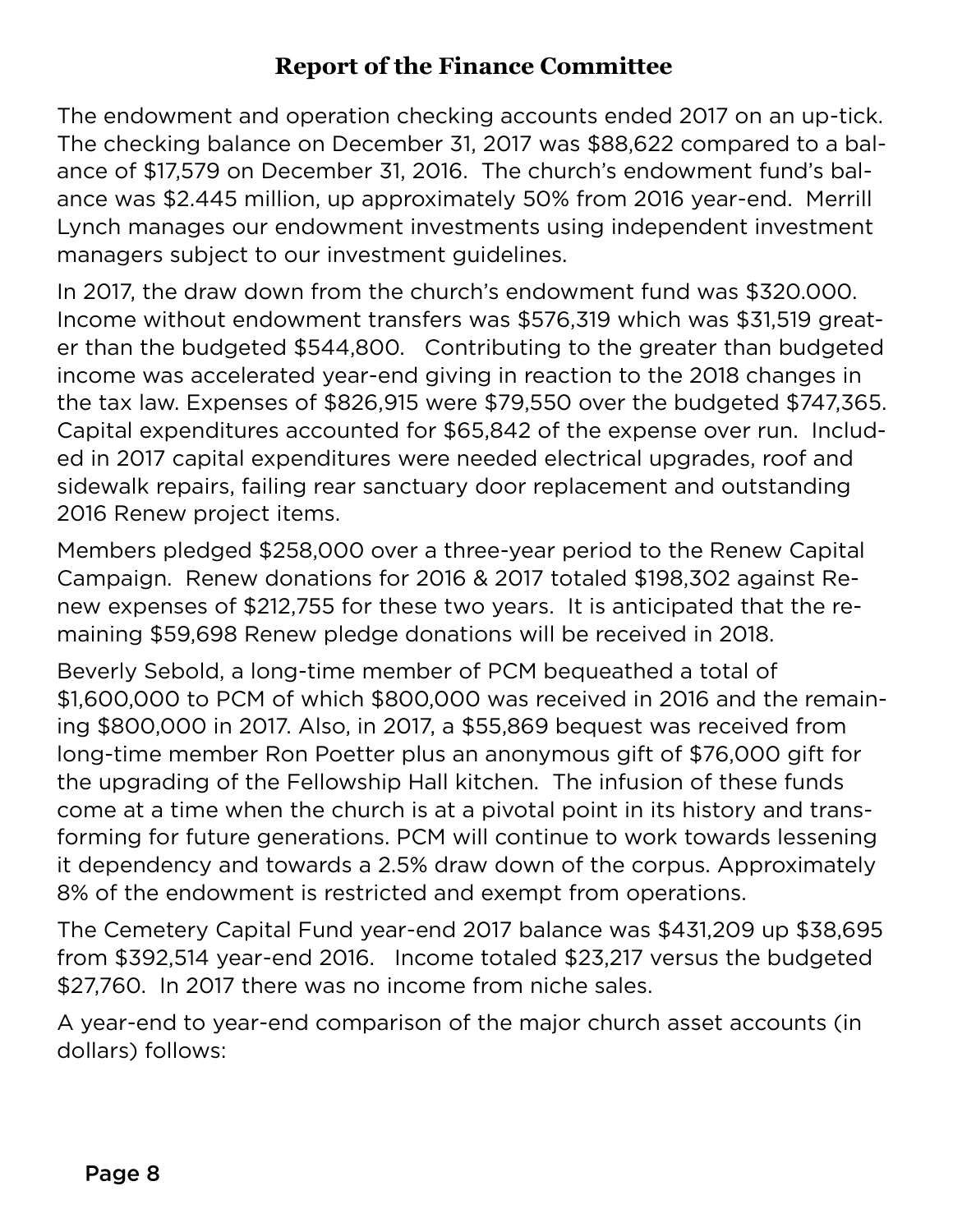| 2014                 | 2015                 | 2016      | 2017<br>\$                |  |
|----------------------|----------------------|-----------|---------------------------|--|
|                      |                      |           |                           |  |
| 1,271,180<br>458,169 | 1,123,276<br>400,820 | 392,514   | 431,209                   |  |
| 43,284               | 83,942               | 17,579    | 88,621                    |  |
| $-O-$                | $-$ O $-$            | 98,000    | 98,000                    |  |
| 1,772,663            | 1,608,038            | 2,136,815 | 3.062.544                 |  |
|                      | \$                   | \$        | \$<br>1,628,722 2,444,714 |  |

In 2018 a transfer of \$260,000 from the Church Endowment is anticipated. son is shown elsewhere in this report. Those wishing a detailed version may obtain one from the Church Administrator.

from year 2015. Merrill Lynch manages our endowment investments using independent investment managers subject to our investment independent investment managers subject to our investment

Respectfully submitted,<br>Louise Otten Kacerek. Treasurer Barbara Schuszler, Chair Barbara Schuszler, Chair

#### **Report of the Audit Committee**

The audit committee has met and reviewed the report of the professional au-<br>ditors for the year 2016 and has voted to accept the report. ditors for the year 2016 and has voted to accept the report.

Respectfully submitted,<br>Gar Burwell Becky Moody John Schanck John Schanck

#### **Report of Worship and Music Committee**

We continue to develop the worship experience, with our worship becoming<br>more participatory; more intimate and intentional in inclusion of all ages and  $\frac{1}{\sqrt{2}}$  more intimate and intentional intentional intention of all ages and inclusion of all ages and inclusion of all ages and inclusion of all ages and inclusion of all ages and inclusion of all ages and inclusion

stages.<br>The Worship and Music Committee works with the pastor and other staff to provide support for regular and special worship services. In 2016 our Worship work included: ship work included: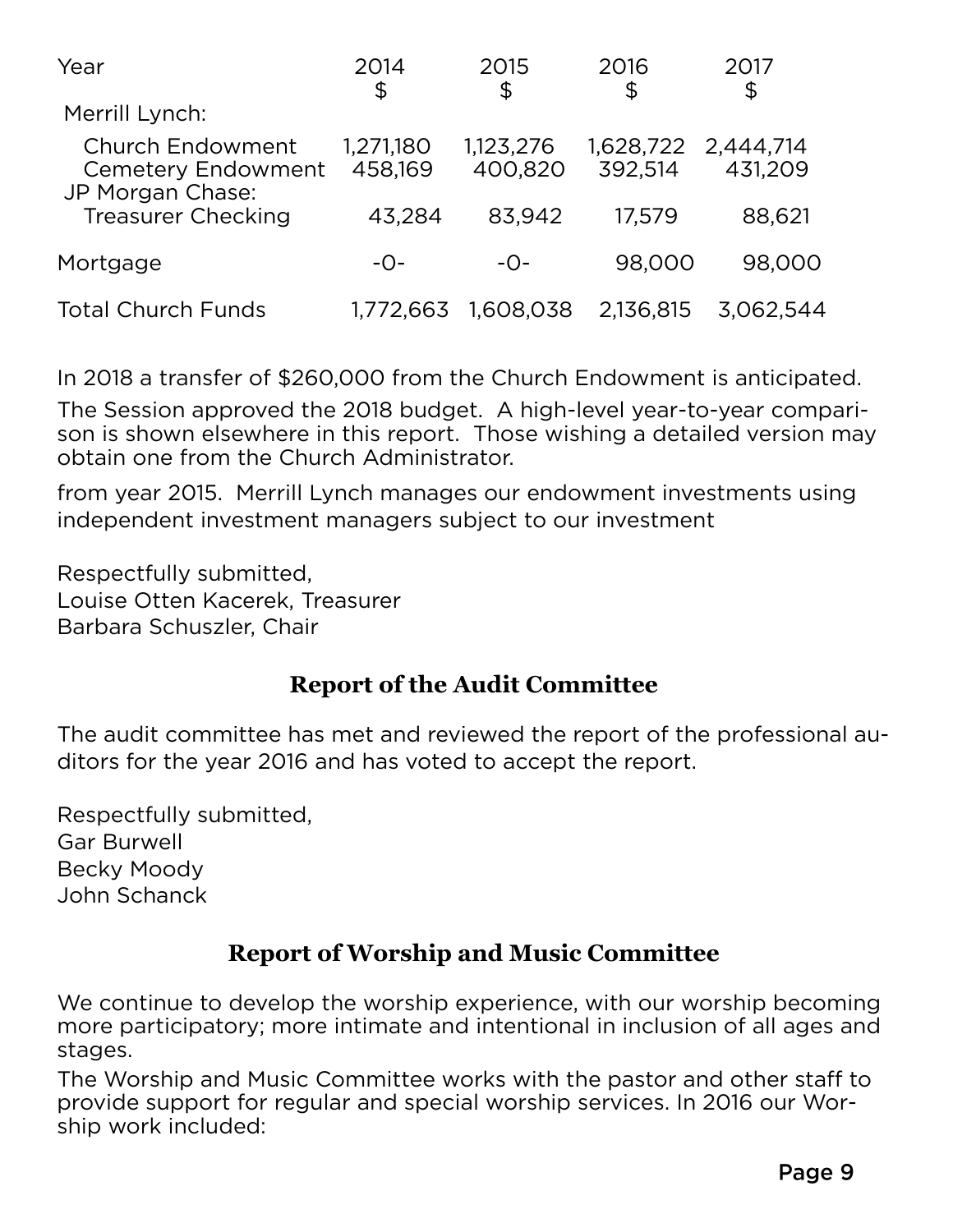- organizing and supporting regular Sunday worship, and special ser-
- vices. • organizing communion services, generally held the first Sunday of
- each month, and on Maundy Thursday; • identifying members to serve as liturgists and communion servers dur-
- $\sum$  in  $\sum$  the services. • NEW in 2018: An additional family worship service at 5pm, lead by Di-
- rector of Family Ministers Patrick Allen and Patrick Allred and Patrick Allred and Patrick Allied Allied Allied Allied Allied Allied Allied Allied Allied Allied Allied Allied Allied Allied Allied Allied Allied Allied Allie • CHANGE in 2018: the special music presentation during Advent was combined with the pageant, with great attendance combined with the pageant, with great attendance

Eve service in addition to the Sunday morning worship. We had a record attendance of 214 that evening. record attendance of 214 that evening

- Music continues to be a core part of our worship experience. • Under the guidance of Laura Kosmich, Director of Music, the intergenwith special musical offerings at Easter and Advent. A big "Thank You!" to all those donating their time and talents. Everyone is invited try it out and to join. You are welcome.
	- try it out and to join. You are welcome.<br>The health health had been are welcome. • The bell choir, led by Laura Kosmich, performs for occasional services.<br>Fvervone is invited to join the bell choir.
	- Everyone is invited to join the bell choir. • The "New Horizons" group under the leadership of Michael Callahan contributed more regularly in worship music. There are several video new members.
	- new members.<br>The bend mem • The band, name tba, with Michael Callahan, Andy McMains, Emma Schuszler, and Val Schuszler has this year become a regular contribu-<br>tor for music.
	- tor for music. • During the summer, music was planned and provided by Patrick Allred<br>• and Michael Callahan

A special "Thank You!" goes out to our organist Bill Watson.

Being an active part of worship - as liturgists, greeters, singers and musicians, as joyful participants in the pews, by providing the weekly flowers and the weekly refreshments - is a way to serve God.

Thank you for helping make the worship happen, and a special "Thank You!" to Suzanne Flynn for organizing the greeters and the weekly refreshments. We encourage all members to sign up for these ways of worshipping God.

I would also like to thank Pastor Scott for his leadership and Cathy Baillie for the weekly bulletin and all the other work she does to make the worship services happen.

Please participate and/or serve as a member of the Worship Committee to  $\epsilon$  plan worship and special events in worship throughout the year plan worship and special events in worship throughout the year.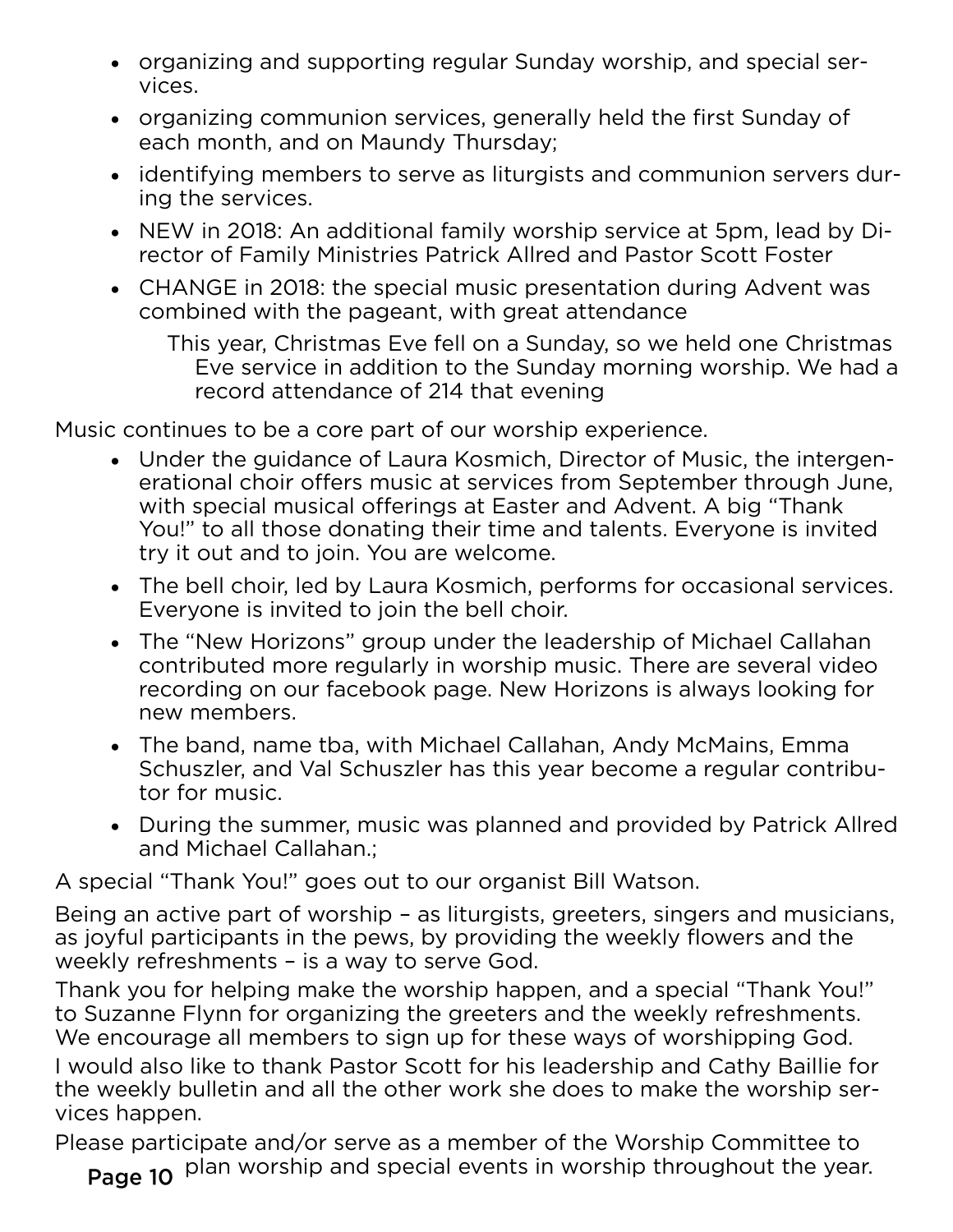Respectfully submitted, Monika Stebbins, Chair

#### **Report of Family Ministries**

The Family Ministry at the Presbyterian Church of Madison had a great 2017.

- $\frac{1}{\pi}$  Some of the highest  $\frac{1}{\pi}$  of the surface  $\frac{1}{\pi}$ • The fulfillment of requirements by the Confirmation Class of 2017
	- which added 18 members to the church. • A Youth Sunday Service that clearly displayed the God-given talents<br>- and abilities of our kids and students.
	- and abilities of our finds and students. • Newly updated and renovated children's classrooms for our Sunday
	- school program. • A new curriculum that our kids and teachers both love.
	- A new worship service that aims to provide a rich spiritual experience<br>in a way that is mindful of the active lives of our families and congre $a$  and  $s$ gants.<br>Cuality programming and visioning that exemplifies PCM's goal of Quality programming and visioning that exemplifies
	- seeing lives transformed, families strengthened, and community renewed through intentional relationship with Jesus Christ.

None of these things could have happened without our wonderful parents, kids, students, and congregation. We are all committed to making PCM an inviting and welcoming place for our current families and any other prospective family in the Madison area. As we continue into the new year, the goal of the Family Ministry at PCM is to keep fostering the many "wins" that were made this past year and to persist in becoming a church that better serves families as they navigate their spiritual journey with God, Christ, and the Holy Spirit. as they navigate their spiritual journey with God, Christ, and the Holy Spirit.

Respectfully Submitted,<br>Patrick Allred, Director of Family Ministries Patrick Allred, Director of Family Ministries

#### **Report of the Mission Team**

Joyful Service is one of our five core values. In 2017, the Mission Team helped<br>our members to use their time, treasure and talents to serve our neighbors as our selves in the following ways: ourselves in the following ways:

Interfaith Food Pantry - Each week we collected food donations, following a "food-of-the month" theme, and delivered them to the pantry. Total donations were in excess of 1,000 pounds, including a number of frozen turkeys in tions were in excess of 1,000 pounds, including a number of frozen turkeys in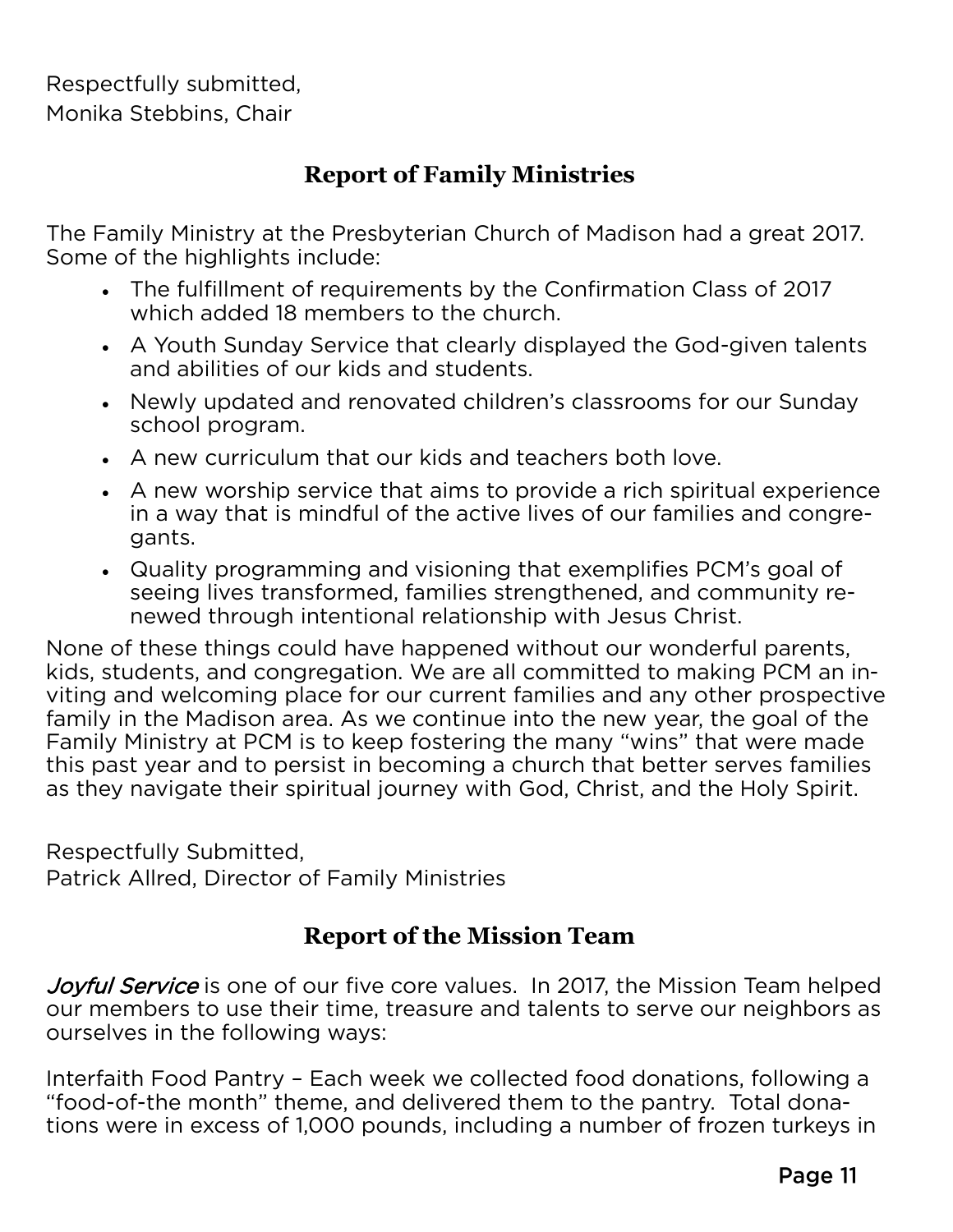November. We also collected diapers and formula during December. In May we partnered with the Madison letter carriers in the "Stamp Out Hunger" drive and delivered the food collected by the carriers to the pantry. and delivered the food collected by the carriers to the pantry.

Madison Community Garden - From May through October, our plot at the community garden was tended by youth, families and individuals from the church. More than 75 pounds of produce grown there was donated to the Interfaith Food Pantry. terfaith Food Pantry.

Homeless Solutions - Six times during the year a team of 5-7 volunteers<br>planned and prepared dinner for 65 men, women and children living at the main shelter. main shelter.

Meals on Wheels - Every Wednesday morning church members helped to de-<br>liver meals to homebound persons in Madison and Florham Park. liver meals to homebound persons in Madison and Florham Park.

Madison Eagle Christmas Fund - Members of the congregation purchased<br>gifts for six children in a family selected by the Fund organizers, who used our Fellowship Hall to collect and organize all the donations. Fellowship Hall to collect and organize all the donations.

HARK – The quarter collection tube was filled almost five times during the year, for a total of \$190 donated to this organization with a mission to share the real story of ALS and to provide a network of compassionate resources for the real story of  $\mathcal{L}$  and to provide a network of compassionate resources for comparison  $\mathcal{L}$ families.

Financial contributions were made to:

Newton Presbytery - \$5,000 Interfaith Food Pantry of Morris County - \$2,000 Market Street Mission (Morristown) - \$1,000 Presbyterian Mission Agency (Giving Catalog) - \$1,000 Refugee Assistance Morris Partners (RAMP) - \$750 Missionary in Uganda - \$600 Presbyterian Missionaries in Peru - \$600 Fourth World Movement - \$500 Madison Eagle Christmas Fund - \$500 Presbyterian Disaster Assistance - \$500 Rotary End Hunger 3.6 - \$500 Scott-a-Palooza Sponsorship - \$500 Sister Jean Webster's Kitchen in Atlantic City - \$500 Madison Area YMCA - \$250 St. Baldrick's - \$250 st. Baldrick's - \$250

In keeping with our value of *Presbyterian Roots*, we received the four special offerings of the Presbyterian Mission Agency:

One Great Hour of Sharing - \$580 Pentecost Offering - \$418, of which \$167.20 was sent to Camp Johnson burg for camperships burg for campers here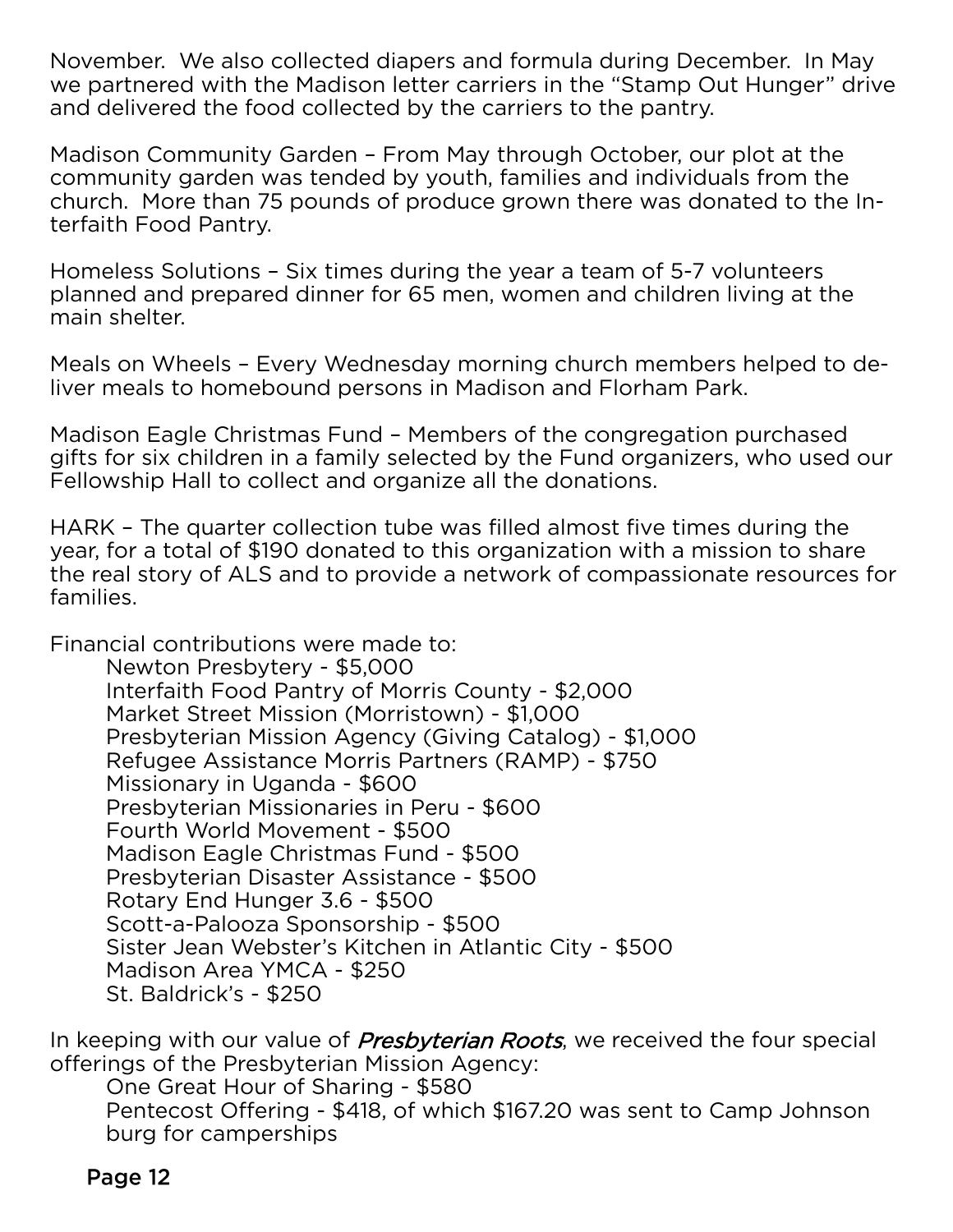Peace and Global Witness Offering - \$194, of which \$48.50 was sent to RAMP for refugee assistance Christmas Joy Offering - \$794 Christmas Joy Offering - \$794

Sincere thanks to all who participated in any way. The needs are always great and the helping hands few. New ideas and new participants are always weland the helping hands few. New ideas and new participants are always welcome.

Respectfully submitted,<br>Becky Moody, Chair  $\mathcal{L}$  and  $\mathcal{L}$  are  $\mathcal{L}$  and  $\mathcal{L}$ 

#### **Report of the Deacons**

The Deacon Board of the Presbyterian Church of Madison met on the fourth<br>Monday of each month January through June, and starting in September through December 2017 we met the fourth Sunday after church. The meetings were held in the Parish Hall Parlor at 7:30 pm and 11:30 am. ings were held in the Parish Hall Parlor at 7:30 pm and 11:30am.

New Deacons for 2017: No new Deacons were elected onto the board. New Deacons for 2017: No new Deacons were elected onto the board.

**Ongoing Ministries:** 

Congregational Care: The Deacons have made a change to congrega-<br>tional care where we as a group will now work together to address the tional care, where we as a group will now work together to address the they wish to share. Deacon responsibilities include visits, and phone they wish to share. Deacon responsibilities include visits, and phone.<br>Calls.

• Special Care Needs List: This list is reviewed and updated at each<br>meeting Members are added and removed depending on their partic meeting. Members are added and removed depending on their particu-<br>lar needs each month. Care and compassion are available on a round the clock basis in times of extreme crisis - but we need to know so we can crock basis in times of extreme crisis - but we need to know so we can.<br>help.

• Food Delivery: Offered at times of joy(new baby) or illness, hospitali-<br>zation or death of a loved one Deacons also respond to meal requests zation or death of a loved one. Deacons also respond to meal requests<br>for families who are a part of the PCM "extended family". Our ministry of care and concern is not for PCM members only.

• Memorial Services: Deacons will be available to assist family and<br>friends either before or after a memorial service for a church member. Congregation members should contact the Pastor, church office or one of the deacons if this need arises.

• Prayer Chain: This important weekly "opt-in" email communication is<br>created based on prayer requests received during the prayers of the peo created based on prayer requests received during the prayers of the peoif the church office or others are contacted with an urgent need. This is sent out by an "ex-officio Deacon" Scott Stebbins.

• Greeting Cards: Each week persons who are lifted up in worship that request a greeting card to be sent out will receive one writrequest a greeting card to be sent out will receive out will receive out will receive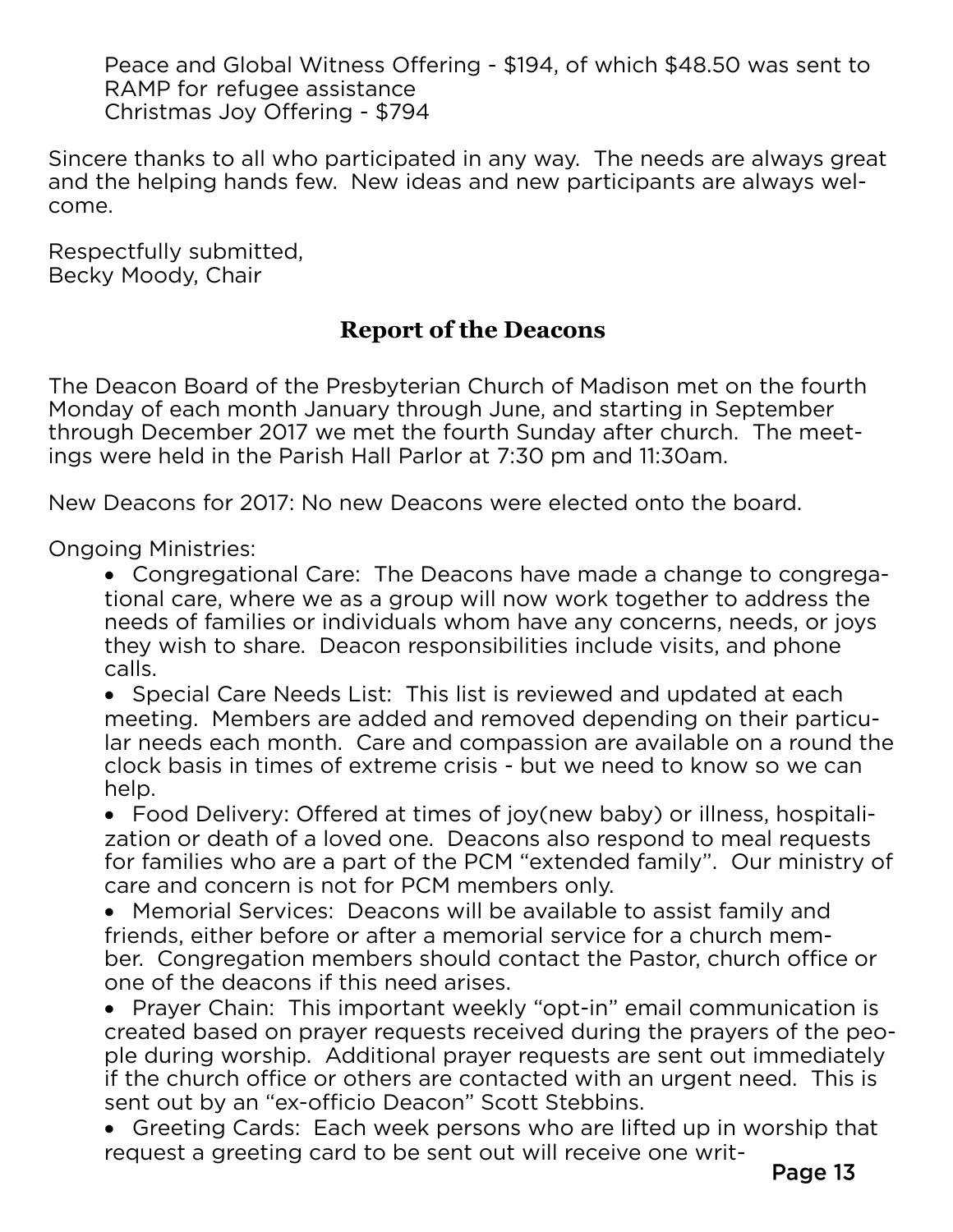ten by Deacon, Amanda Keller which has been assigned to this minis-<br>try.this has be combined with the Chancel Flower Deliveries.

• Chancel Flower Delivery: The Deacons have changed the way flowers<br>are distributed The Deacon Board has changed the distribution by havare distributed. The Deacon Board has changed the distribution by hav-<br>ing the flowers go home to those who have put in their request for flower dedication that week. If the family or individual is not wanting the flowers then the Pastor or Moderator recommends a recipient and gives them to the family member to enjoy.

• Holiday Flower Deliveries: Deacons have decided in lieu of Poinsettias<br>• Holiday Flower Deliveries: Deacons have decided in lieu of Poinsettias at christmas time, we have asked the Sunday School children to help as-<br>sist us with making homemade Christmas cards and mailed them to those on the Special Care Needs List. Easter flowers planted by the Sunday School Children are now also given to members on the Special Care Needs list, in Lieu of Easter Lilies. Both of the above changes include members as well as others who are unable to attend services.

• Home Communion: Deacons go with the Pastor to bring Communion<br>to homes of members who are ill or not able to attend church in addition to homes of members who are ill or not able to attend church, in addition<br>to hospitalized members. Visits take place in the days shortly after Communion Sunday each month.

• Deacon Fund: The Deacons Fund provides emergency assistance to in-<br>dividuals and families in times of need No cash is ever given to any indidividuals and families in times of need. No cash is ever given to any indimine who is eligible to receive a one-time grant from this fund. mine who is eligible to receive a one-time grant from this fund.

**Special Events and Projects:** 

• Vintage Luncheon: The Vintage Lunch was a huge success last year as<br>we added the New Horizons band which played music and sang songs we added the New Horizons band which played music and sang songs<br>for our "Vintage" members. We also had the youth group to help hand out the lunches and interact with the "Vintage" members as well. We will be hosting our next Vintage Lunch on Sunday. March 4th at 11:30am. be hosting our next Vintage Lunch on Sunday, March 4th at 11:30am.

Respectfully Submitted,<br>Jennifer Hewes, Moderator Jennifer Hewes, Moderator

#### **Report of the Properties Committee**

The Properties Committee works closely with staff to identify issues related to the buildings and grounds of our church. Our sexton, Carmine Palumbo, Jr., has been a great "handyman" and has helped with many minor fixes and upgrades throughout the sanctuary, Parish House, and Webb Chapel. Our church administrator, Cathy Baillie, has ably identified multiple contractors for larger bids, so comparative bids could be assembled, and she manages the many recurring contract services that are used at our church, particularly lawn maintenance (and snow plowing!) and cleaning services. nance (and snow plowing!) and cleaning services.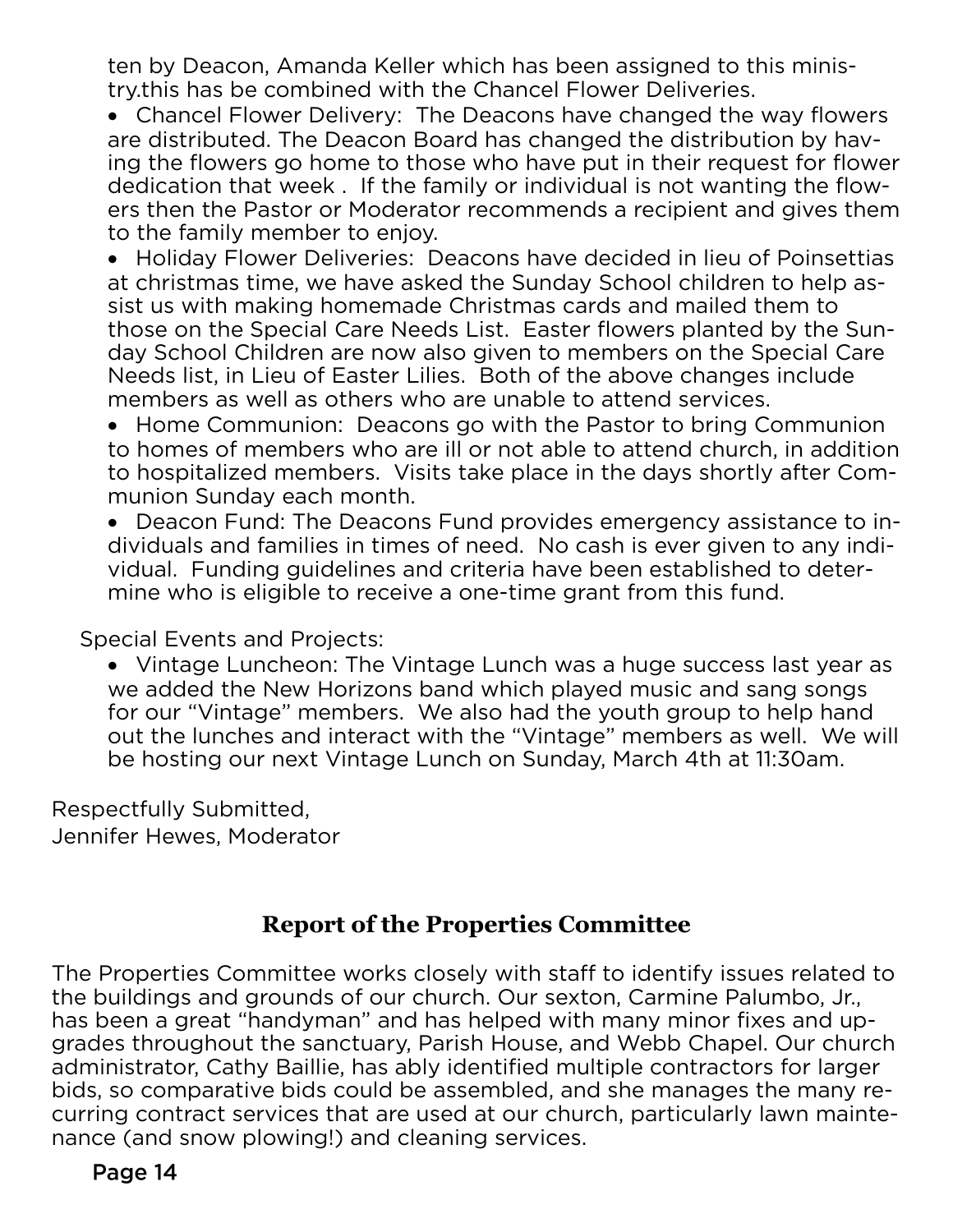The major work addressed this past year involved masonry repairs to the out-<br>door steps to the sanctuary at the front entry, and the replacement of the heaved sidewalk along the length of our Green Avenue frontage. Recurring problems with the heating systems in both Webb and the sanctuary resulted. in a couple of unfortunately cold Sunday worship services. We believe the problems have been resolved but maintenance and upkeep on a campus as large, and as old, as this one will always mean there will be surprise breakages and repairs needed. and repairs needed.

A major project is underway to renovate the kitchen in the basement of the Parish House. The intent is to create a functional commercial-quality kitchen that will allow us to use the space more intensively for our own fellowship and outreach needs, and also rent it out to others who need to use a commercial kitchen space as a micro business venture. The kitchen should be an important part of the Fellowship life of our church, but the obsolete equipment and infrastructure that is not up to code prevents this. The construction work on the kitchen is expected to start in March of 2018 and should be complete by the summer. Major funding for the kitchen renovation was generously provided through an individual member of the congregation, and through a bequest from a former member. Gracious thanks to them and their families for this gift to all of us!  $\frac{1}{\sqrt{2}}$ 

Respectfully submitted<br>Janet Foster Janet Foster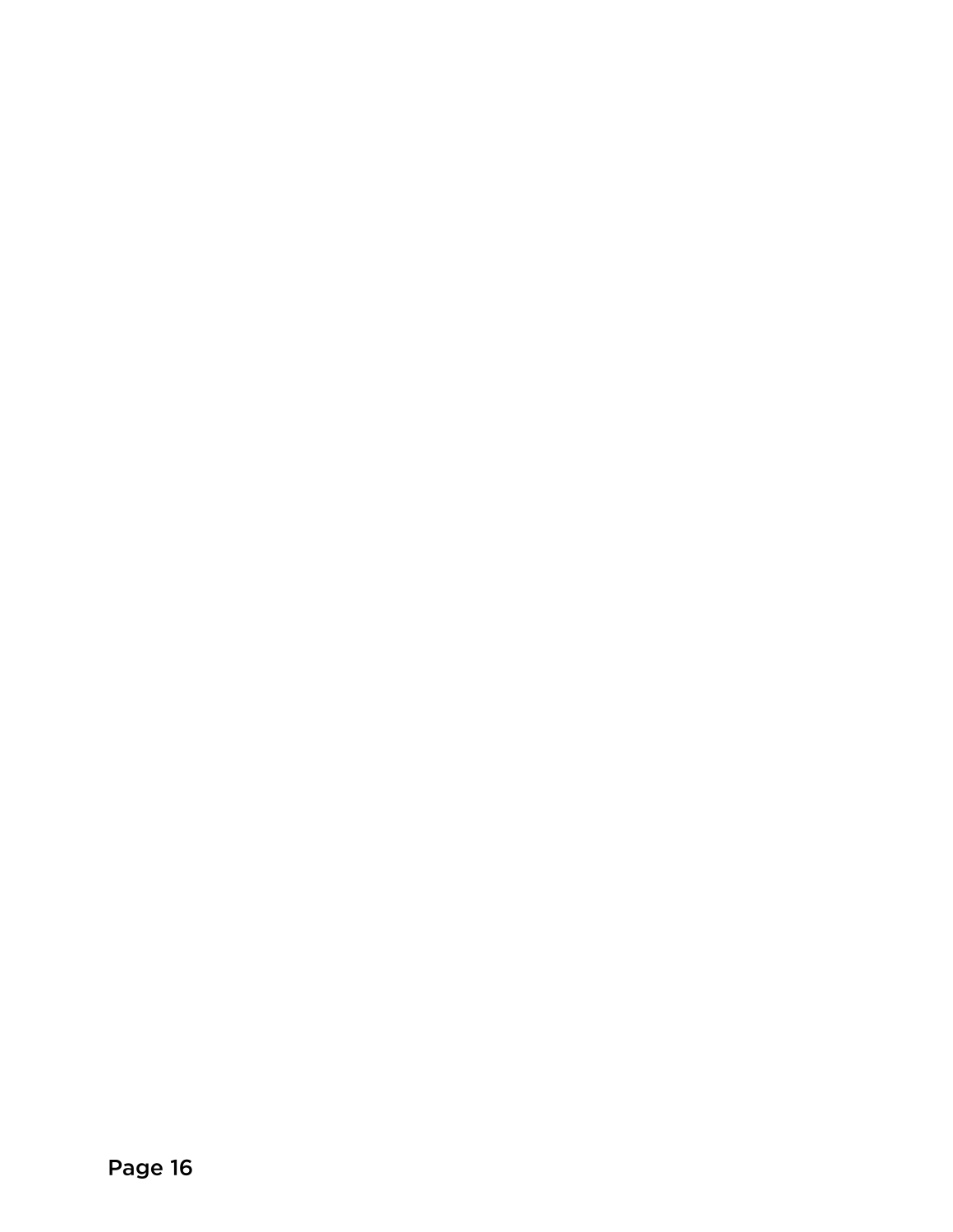New PCM bylaw proposal concerning Deacons for consideration in PCM An-<br>nual Congregational Meeting, February 4, 2018. nual Congregational Meeting, February 4, 2018.

PCM Bylaw changes require a 2/3 majority vote of the congregation and must be distributed in writing or electronically within the required meeting motification period.

This bylaw change is compliant with the Constitution of the PC(USA) and simplifies the Session's flexibility regarding the office of Deacon in PCM. simplifies the Session's flexibility regarding the office of Deacon in PCM.

 $\mathcal{L}$  by the now:

The congregation shall elect up to 12 deacons divided as evenly as possible<br>into three equal classes, one class of which shall be elected each year at a congregational meeting for a three-year term. No deacon may serve on the board of deacons for more than a total of six consecutive years and shall be ineligible for reelection for a period of at least one year. The board of deacons, at its first meeting following the annual meeting, shall elect a moderator and a secretary from among its members and shall form such committees as necessary to carry out its work. The pastor shall be an advisory member of the board of deacons. A quorum for the board of deacons shall be one third of the members, including the moderator.  $(BOO G-2.0404)$  $(20 - 20 - 20 - 12)$ 

Proposed Revision:

12. Deacons may be individually commissioned or organized as a board of deacons<br>under the supervision and authority of the session according to the BOO

and shall be elected by the congregation at a regular congregational meeting. (BOO G-2.02, G2.04)  $\mathcal{L}$